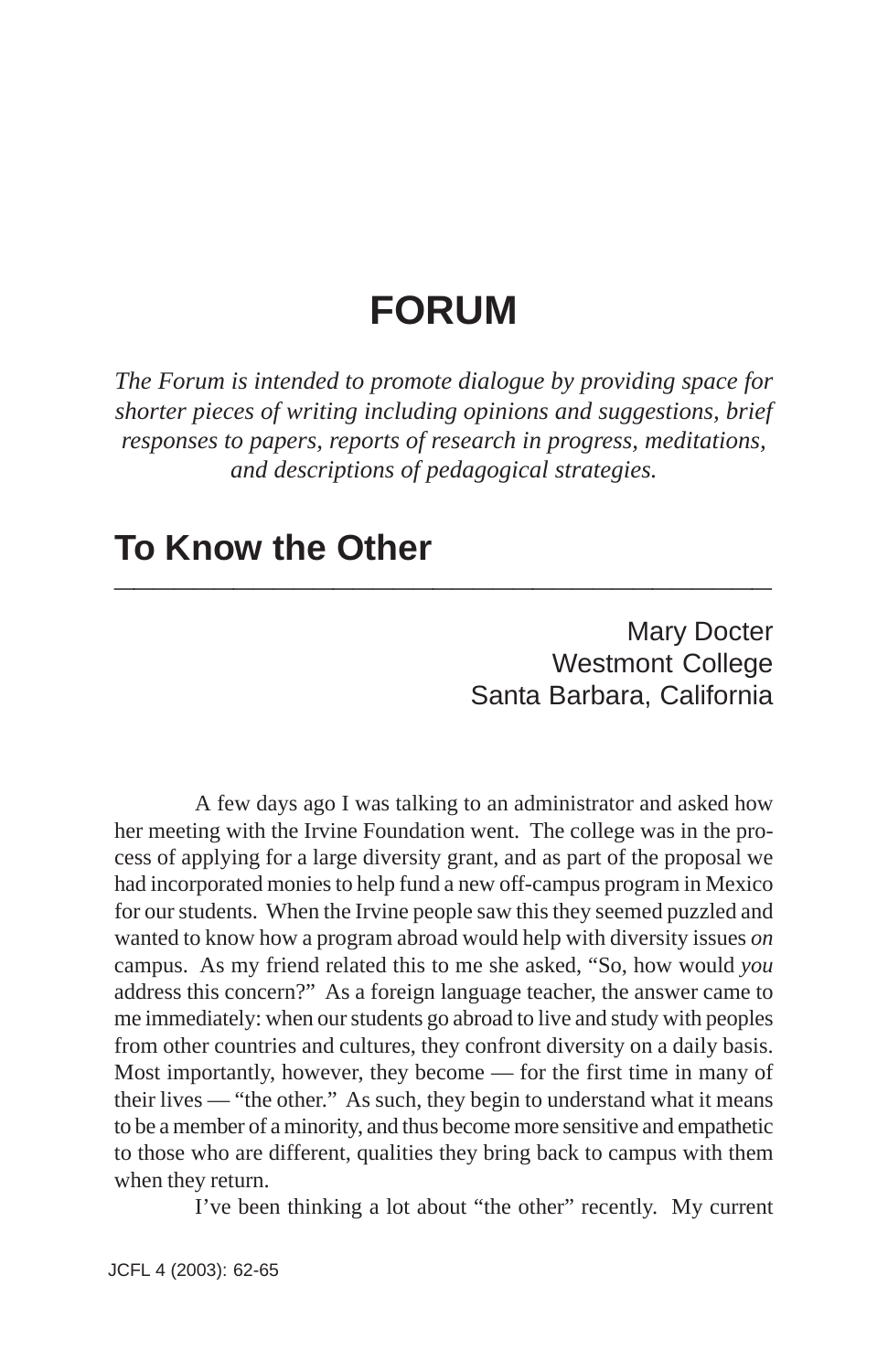#### *Docter*

research involves Alvar Núñez Cabeza de Vaca and his evolving view of the Indian. A typical 16<sup>th</sup> century Spanish conquistador in search of gold and glory, Cabeza de Vaca's story is anything but typical. It is, in fact, a remarkable adventure unequaled in the history of the New World. Forming part of the ill-fated 1527 expedition of Pánfilo de Narváez, Cabeza de Vaca found himself shipwrecked off the coast of Florida. Struggling to survive in a hostile environment, and under conditions of desperate need, the original group of six hundred men was soon reduced to just four. *La Relación* ("The Account") — also known as *Naufragios* ("Shipwrecks")1 — narrates Cabeza de Vaca's decade-long adventure in the New World, culminating with his amazing pilgrimage westward through the wide expanses of present-day Texas to the Sea of Cortes, and then south to Mexico City. This journey made him and his three companions the first non-Indians to cross the North American continent on foot. Cabeza de Vaca survived by living among the Indians, first as slave, then as trader, and finally as "healer." The experience turned him into one of the first — and most passionate — advocates for Native American rights.

*La Relación* is valuable for historians, literary scholars, ethnographers, and anthropologists. It offers, for example, the first reported sightings of the buffalo, as well as the first descriptions of the Mississippi River and the southern regions and peoples of the present-day United States. What interests me most, however, is how Cabeza de Vaca's image of the other in this case Native Americans — is directly affected by his own self-perception, and how this evolves during his journey. In other words, his changing vision has less to do with the Indians' treatment of him or with exterior circumstances (which varied considerably), but rather with a transformation *within* the chronicler himself. Initially, for example, the "conquistador" perceives the Indians as "brutes" and "savages" to be dominated, exploited, and abused by the Spaniards, whose cruel actions are justified by the rules of conquest. Soon, however, Cabeza de Vaca's identity becomes redefined. In his daily struggle to survive, he loses the very clothes on his back, and symbolically along with them, his ethnocentrism. At this point, not only does the mythical conqueror become humanized, but traditional divisions are erased: the concepts of "hero" and "savage" are eventually replaced by the concept "human."2 As he concludes his pilgrimage, Cabeza de Vaca, the "healer," seeks to restore the Indians' physical and spiritual health, to bring them to God through peaceful means, and to protect them from the abuse of the Spaniards, who, in an ironic twist, are painted as the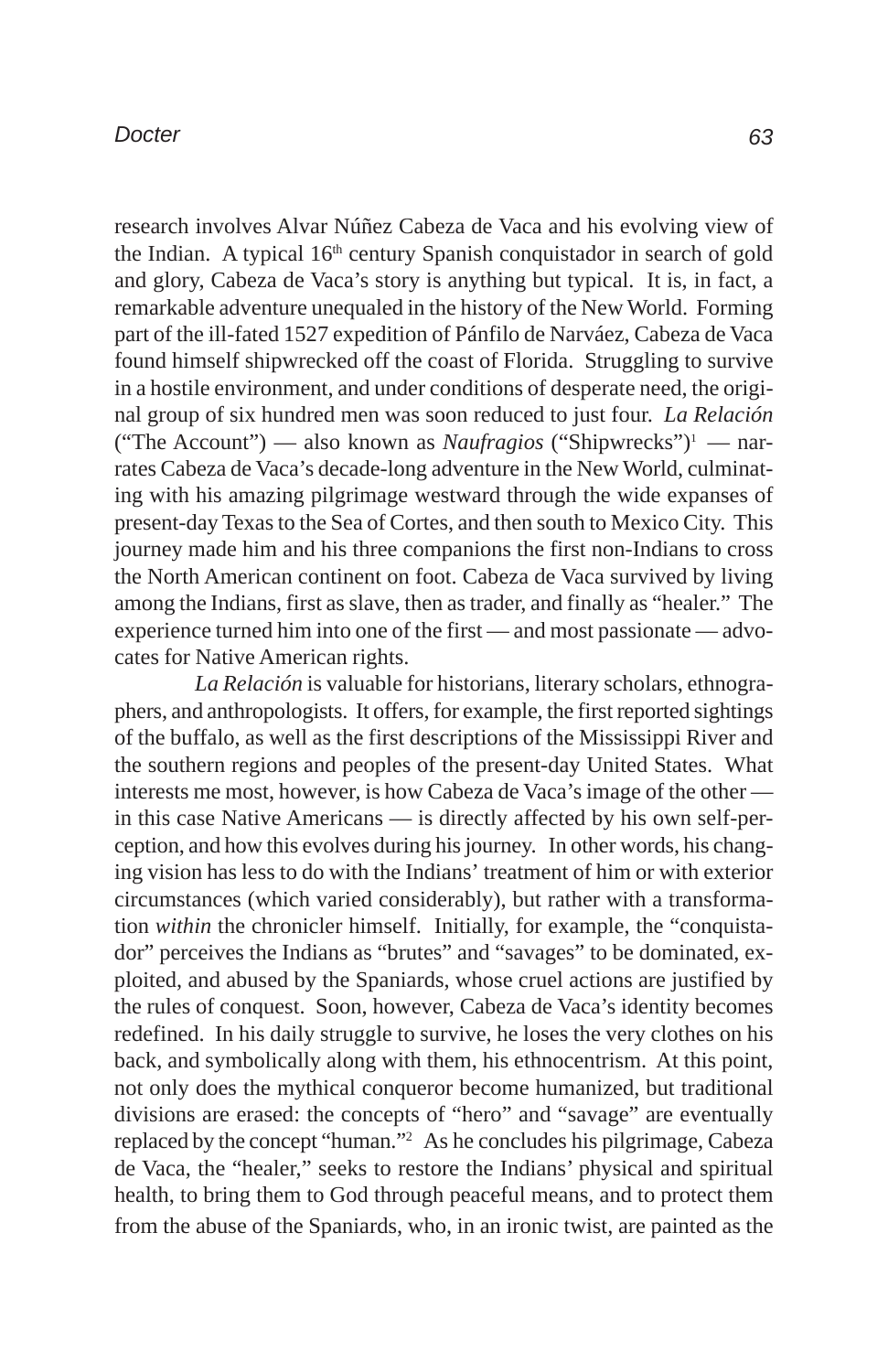true "barbarians" at the end of the narrative.

By the end of his journey, Cabeza de Vaca has changed dramatically. He has lived among the Indians for almost a decade, gaining their respect and admiration, calling them brother and friend. The long odyssey of Cabeza de Vaca proves to be a transformative spiritual journey of selfdiscovery, a journey that allows him to know — and love — the other more authentically.

What are this story's implications for us in the foreign language classroom? The first day of class, I always ask my students to consider what it means to be a Christian and study a foreign language, literature, or culture. Specifically, I invite them to think about how this course will help them to grow in Christ and to love others more fully. After a spirited discussion (or, more honestly, a painfully long silence!), I like to read a quote from Tzvetan Todorov's *The Conquest of America*. Referring to the early priests who came to the New World to protect the Indians from Spanish abuse, he asks:

> Can we really love someone if we know little or nothing of his identity; if we see, in place of that identity, a projection of ourselves or of our ideals? We know that such a thing is quite possible, even frequent, in personal relations; but what happens in cultural confrontations? Doesn't one culture risk trying to transform the other in its own name, and therefore risk subjugating it as well? How much is such love worth $2<sup>3</sup>$

Todorov reminds us that without true understanding, true love cannot exist. If we see others as merely a mirror of ourselves, we run the risk of assimilationism, of unconsciously projecting our own values on them. But if we assume difference, it is tempting to dichotomize into terms of superiority and inferiority (and it is usually the others who remain inferior). The trick is to see someone as truly *other*, and not as an imperfect version of ourselves.4

Helping our students achieve this, is, in my opinion, perhaps the most exciting responsibility we have as Christian foreign language and literature professors. Indeed, the engagement with the other, with those who are different from us, is foundational to our discipline and is one of the reasons why modern languages have classically formed part of a liberal arts